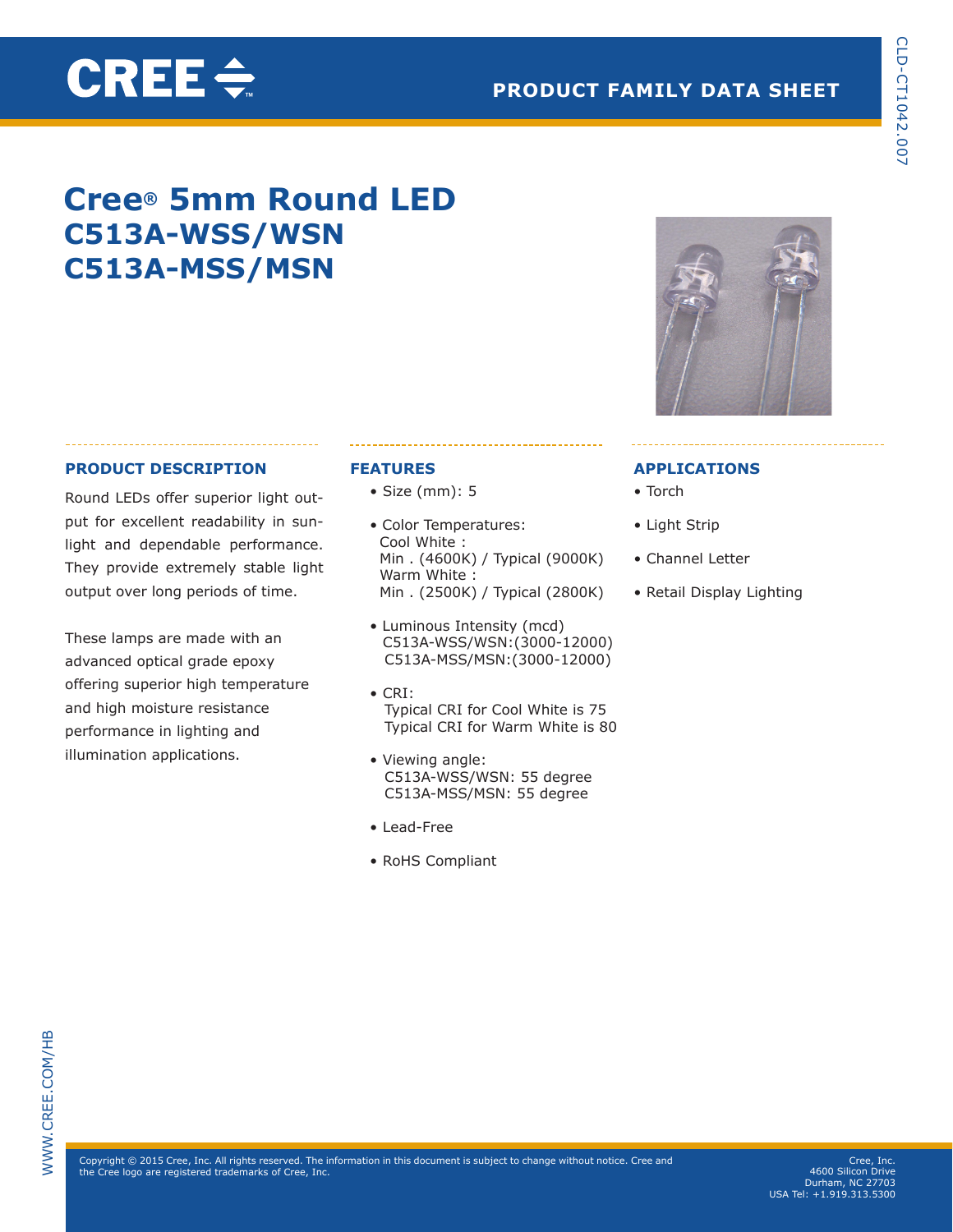# **ABSOLUTE MAXIMUM RATINGS (T<sub>A</sub> = 25°C)**

| Items                      | Symbol                      | <b>Absolute Maximum Rating</b>                                       | <b>Unit</b>    |
|----------------------------|-----------------------------|----------------------------------------------------------------------|----------------|
|                            |                             | Cool/Warm                                                            |                |
| <b>Forward Current</b>     | ⊥⊧                          | 30                                                                   | m <sub>A</sub> |
| Peak Forward Current Note  | $L_{FP}$                    | 100                                                                  | m <sub>A</sub> |
| Reverse Voltage            | $V_R$                       | 5                                                                    | $\vee$         |
| Power Dissipation          | $P_{D}$                     | 120                                                                  | mW             |
| Operation Temperature      | $T_{\text{opr}}$            | $-40 \sim +95$                                                       | $^{\circ}$     |
| Storage Temperature        | $T_{\text{stg}}$            | $-40 \sim +100$                                                      | $^{\circ}$ C   |
| Lead Soldering Temperature | $\mathsf{I}_{\mathsf{sol}}$ | Max. 260°C for 3 sec. max.<br>(3 mm from the base of the epoxy bulb) |                |

**Note:** Pulse width ≤0.1 msec, duty ≤1/10.

# **TYPICAL ELECTRICAL & OPTICAL CHARACTERISTICS (T<sub>A</sub> = 25°C)**

| <b>Characteristics</b> | Color     | Symbol               | <b>Condition</b> | <b>Unit</b> | <b>Minimum</b> | <b>Typical</b> | <b>Maximum</b> |
|------------------------|-----------|----------------------|------------------|-------------|----------------|----------------|----------------|
| Forward Voltage        | Cool/Warm | $V_F$                | $I_{F} = 20$ mA  | V           |                | 3.2            | 4.0            |
| <b>Reverse Current</b> | Cool/Warm | $I_R$                | $V_p = 5 V$      | $\mu$ A     |                |                | 100            |
|                        | Cool      | $I_{\vee}$           | $I_c = 20$ mA    | mcd         | 3000           | 6900           |                |
| Luminous Intensity     | Warm      | $I_V$                | $I_F = 20$ mA    | mcd         | 3000           | 5400           |                |
|                        | Cool      | $\times$             | $I_c = 20$ mA    |             |                | 0.2895         |                |
| Chromaticity           |           | $\mathsf{V}$         | $I_{F} = 20$ mA  |             |                | 0.2905         |                |
| Coordinates            |           | $\times$             | $I_c = 20$ mA    |             |                | 0.4527         |                |
|                        | Warm      | $\mathsf{V}$         | $I_F = 20$ mA    |             |                | 0.4255         |                |
| 50% Power Angle        | Cool/Warm | $2\theta\frac{1}{2}$ | $Ir = 20 mA$     | deg         |                | 55             |                |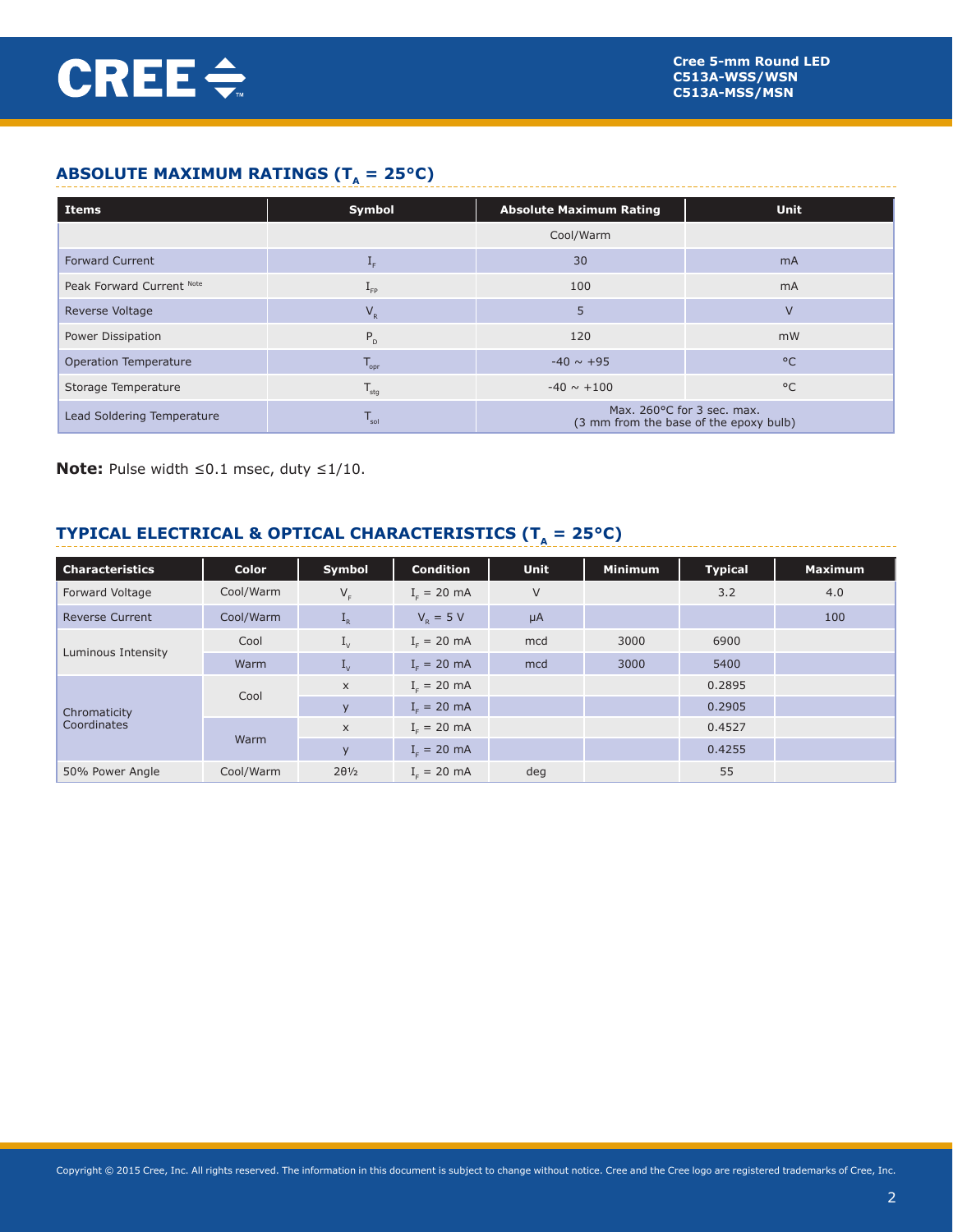## **INTENSITY BIN LIMIT (** $I<sub>F</sub> = 20$  **mA)**

#### Cool White(C513A-WSS/WSN)

| <b>Bin Code</b> | Min.(mcd) | Max.(mcd) |
|-----------------|-----------|-----------|
| W <sub>0</sub>  | 3000      | 4180      |
| X <sub>0</sub>  | 4180      | 5860      |
| YQ              | 5860      | 8200      |
| 70              | 8200      | 12000     |

### Warm White(C513A-MSS/MSN)

---------------------------

| <b>Bin Code</b> | Min.(mcd) | $ $ Max.(mcd) |
|-----------------|-----------|---------------|
| W <sub>0</sub>  | 3000      | 4180          |
| X <sub>0</sub>  | 4180      | 5860          |
| Y <sub>0</sub>  | 5860      | 8200          |
| 70              | 8200      | 12000         |

**•** Tolerance of measurement of luminous intensity is ±15%

# **VF BIN LIMIT (** $I<sub>F</sub> = 20$  **mA)**

#### Cool White(C513A-WSS/WSN)

| <b>Bin Code</b> | Min.(V) | Max.(V) |
|-----------------|---------|---------|
| 27              | 2.8     | 3.0     |
| 28              | 3.0     | 3.2     |
| 29              | 3.2     | 3.4     |
| 2a              | 3.4     | 3.6     |
| 2 <sub>b</sub>  | 3.6     | 3.8     |
| 2c              | 3.8     | 4.0     |

#### Warm White(C513A-MSS/MSN)

| <b>Bin Code</b> | Min.(V) | Max.(V) |
|-----------------|---------|---------|
| 27              | 2.8     | 3.0     |
| 28              | 3.0     | 3.2     |
| 29              | 3.2     | 3.4     |
| 2a              | 3.4     | 3.6     |
| 2 <sub>b</sub>  | 3.6     | 3.8     |
| 2c              | 3.8     | 4.0     |

**•** Tolerance of measurement of VF is ±0.05V.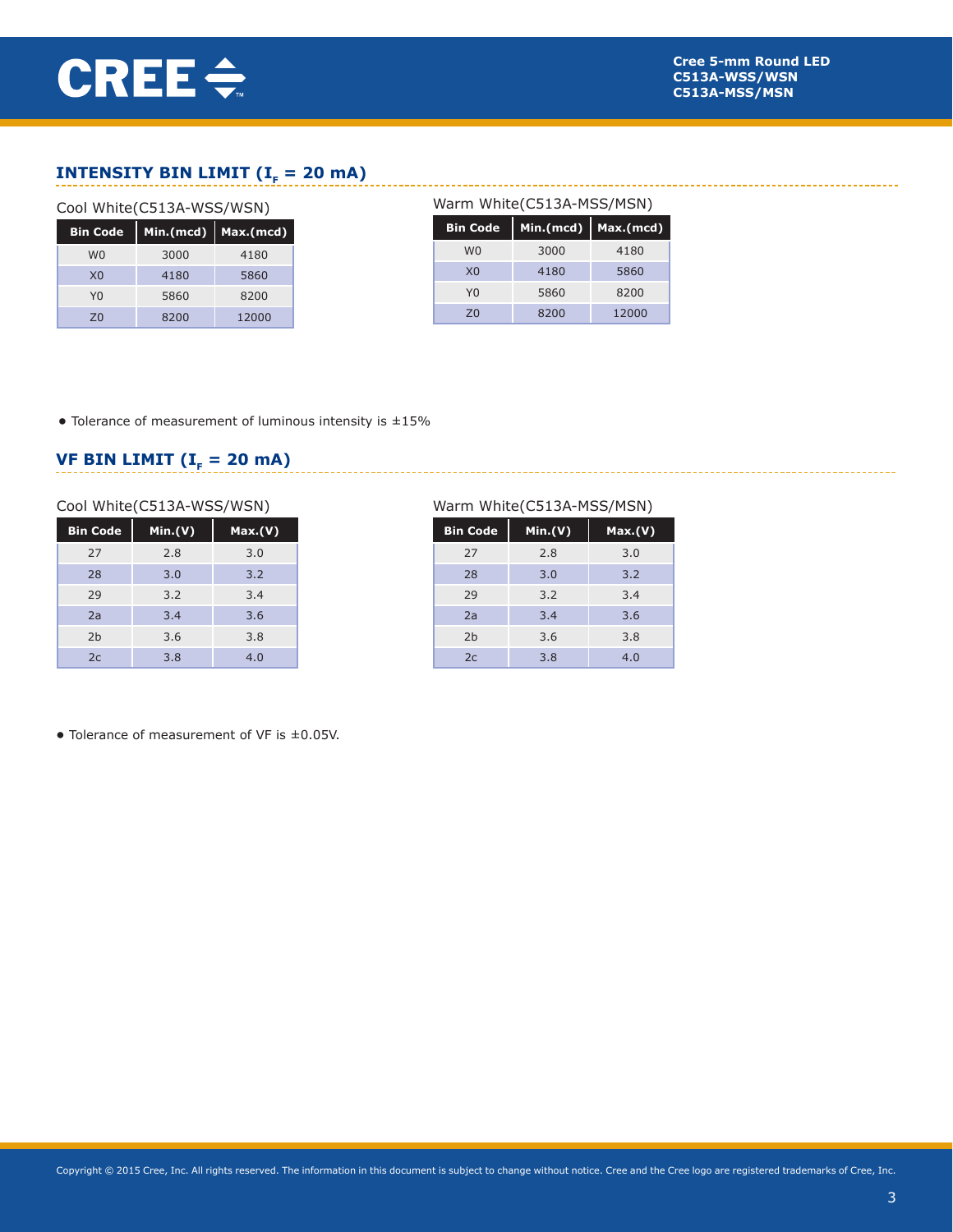# **COLOR BIN LIMIT (** $I<sub>F</sub> = 20$  **mA)**

# Cool White

| <b>Bin</b><br>Code | Sub-<br>bin     | $\mathbf x$ | <b>y</b> |  | <b>Bin</b><br>Code | Sub-<br>bin     | $\mathbf x$ | y      | <b>Bin</b><br>Code |     | Sub-<br>bin     | $\mathbf x$ | <b>y</b> |
|--------------------|-----------------|-------------|----------|--|--------------------|-----------------|-------------|--------|--------------------|-----|-----------------|-------------|----------|
|                    |                 | 0.2449      | 0.2288   |  |                    |                 | 0.2545      | 0.2480 |                    |     |                 | 0.2640      | 0.2670   |
|                    |                 | 0.2497      | 0.2384   |  |                    |                 | 0.2593      | 0.2575 |                    |     |                 | 0.2688      | 0.2765   |
|                    | Wa1             | 0.2543      | 0.2356   |  |                    | Wc1             | 0.2635      | 0.2534 |                    |     | We1             | 0.2726      | 0.2711   |
|                    |                 | 0.2497      | 0.2267   |  |                    |                 | 0.2589      | 0.2445 |                    |     |                 | 0.2680      | 0.2623   |
|                    |                 | 0.2497      | 0.2267   |  |                    |                 | 0.2589      | 0.2445 |                    |     |                 | 0.2680      | 0.2623   |
|                    |                 | 0.2543      | 0.2356   |  |                    |                 | 0.2635      | 0.2534 |                    |     |                 | 0.2726      | 0.2711   |
|                    | Wa <sub>2</sub> | 0.2589      | 0.2328   |  |                    | Wc2             | 0.2677      | 0.2493 |                    |     | We <sub>2</sub> | 0.2764      | 0.2658   |
|                    |                 | 0.2545      | 0.2245   |  |                    | 0.2633          | 0.2410      |        |                    |     | 0.2720          | 0.2575      |          |
|                    |                 | 0.2497      | 0.2384   |  |                    |                 | 0.2593      | 0.2575 |                    |     |                 | 0.2688      | 0.2765   |
|                    |                 | 0.2545      | 0.2480   |  |                    |                 | 0.2640      | 0.2670 |                    |     |                 | 0.2735      | 0.2860   |
|                    | Wa3             | 0.2589      | 0.2445   |  |                    | Wc3             | 0.2680      | 0.2623 |                    |     | We3             | 0.2772      | 0.2800   |
|                    |                 | 0.2543      | 0.2356   |  |                    |                 | 0.2635      | 0.2534 |                    |     |                 | 0.2726      | 0.2711   |
|                    |                 | 0.2543      | 0.2356   |  |                    |                 | 0.2635      | 0.2534 |                    |     |                 | 0.2726      | 0.2711   |
|                    |                 | 0.2589      | 0.2445   |  | W1                 | Wc4             | 0.2680      | 0.2623 |                    |     | We4             | 0.2772      | 0.2800   |
|                    | Wa4             | 0.2633      | 0.2410   |  |                    |                 | 0.2720      | 0.2575 |                    |     |                 | 0.2808      | 0.2740   |
|                    |                 | 0.2589      | 0.2328   |  |                    |                 | 0.2677      | 0.2493 | W <sub>2</sub>     |     |                 | 0.2764      | 0.2658   |
| W1                 |                 | 0.2545      | 0.2245   |  |                    | Wd1             | 0.2633      | 0.2410 |                    |     |                 | 0.2720      | 0.2575   |
|                    | Wb1             | 0.2589      | 0.2328   |  |                    |                 | 0.2677      | 0.2493 |                    |     | Wf1             | 0.2764      | 0.2658   |
|                    |                 | 0.2635      | 0.2299   |  |                    |                 | 0.2718      | 0.2451 |                    |     |                 | 0.2802      | 0.2604   |
|                    |                 | 0.2593      | 0.2223   |  |                    |                 | 0.2677      | 0.2375 |                    |     |                 | 0.2760      | 0.2528   |
|                    |                 | 0.2593      | 0.2223   |  |                    |                 | 0.2677      | 0.2375 |                    |     |                 | 0.2760      | 0.2528   |
|                    | Wb <sub>2</sub> | 0.2635      | 0.2299   |  |                    | Wd <sub>2</sub> | 0.2718      | 0.2451 |                    |     | Wf <sub>2</sub> | 0.2802      | 0.2604   |
|                    |                 | 0.2680      | 0.2270   |  |                    |                 | 0.2760      | 0.2410 |                    |     |                 | 0.2840      | 0.2550   |
|                    |                 | 0.2640      | 0.2200   |  |                    |                 | 0.2720      | 0.2340 |                    |     |                 | 0.2800      | 0.2480   |
|                    |                 | 0.2589      | 0.2328   |  |                    |                 | 0.2677      | 0.2493 |                    |     |                 | 0.2764      | 0.2658   |
|                    | Wb <sub>3</sub> | 0.2633      | 0.2410   |  |                    | Wd3             | 0.2720      | 0.2575 |                    |     | Wf3             | 0.2808      | 0.2740   |
|                    |                 | 0.2677      | 0.2375   |  |                    |                 | 0.2760      | 0.2528 |                    |     |                 | 0.2844      | 0.2680   |
|                    |                 | 0.2635      | 0.2299   |  |                    |                 | 0.2718      | 0.2451 |                    |     |                 | 0.2802      | 0.2604   |
|                    |                 | 0.2635      | 0.2299   |  |                    |                 | 0.2718      | 0.2451 |                    |     |                 | 0.2802      | 0.2604   |
|                    | Wb4             | 0.2677      | 0.2375   |  |                    | Wd4             | 0.2760      | 0.2528 |                    |     |                 | 0.2844      | 0.2680   |
|                    |                 | 0.2720      | 0.2340   |  |                    |                 | 0.2800      | 0.2480 |                    | Wf4 |                 | 0.2880      | 0.2620   |
|                    |                 | 0.2680      | 0.2270   |  |                    |                 | 0.2760      | 0.2410 |                    |     |                 | 0.2840      | 0.2550   |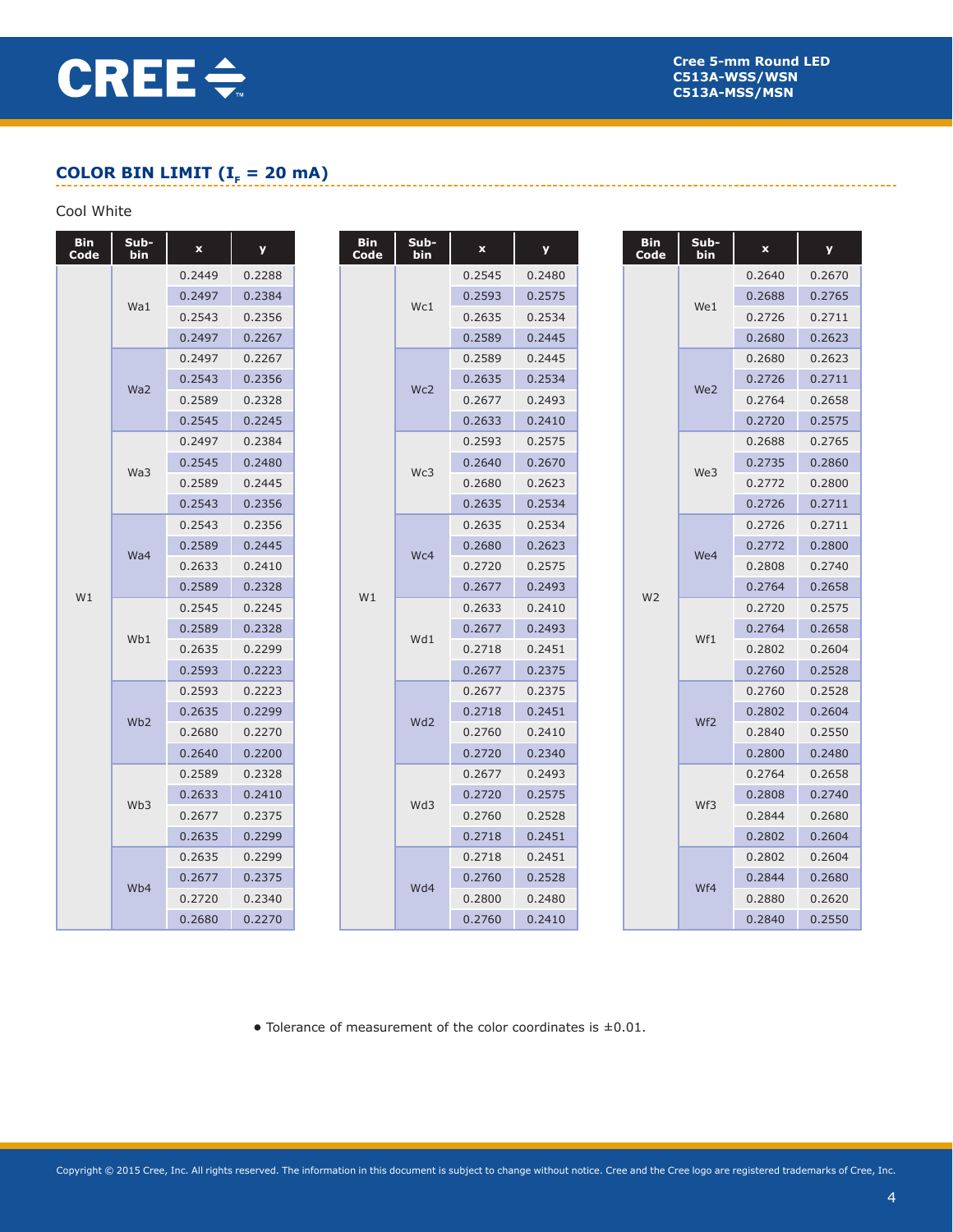-----------------------

# **COLOR BIN LIMIT (** $I<sub>F</sub> = 20$  **mA)**

### Cool White

| <b>Bin</b><br>Code | Sub-<br>bin     | $\pmb{\mathsf{x}}$ | y      |  | <b>Bin</b><br>Code | Sub-<br>bin      | $\pmb{\mathsf{x}}$ | y      |  | <b>Bin</b><br>Code | Sub-<br>bin     | $\pmb{\mathsf{x}}$ | y      |
|--------------------|-----------------|--------------------|--------|--|--------------------|------------------|--------------------|--------|--|--------------------|-----------------|--------------------|--------|
|                    |                 | 0.2735             | 0.2860 |  |                    |                  | 0.2830             | 0.3050 |  |                    |                 | 0.2950             | 0.3210 |
|                    |                 | 0.2783             | 0.2955 |  |                    |                  | 0.2890             | 0.3130 |  |                    | Wm1             | 0.3010             | 0.3290 |
|                    | Wg1             | 0.2817             | 0.2889 |  |                    | W <sub>j1</sub>  | 0.2918             | 0.3048 |  |                    |                 | 0.3030             | 0.3190 |
|                    |                 | 0.2772             | 0.2800 |  |                    |                  | 0.2863             | 0.2978 |  |                    |                 | 0.2974             | 0.3119 |
|                    |                 | 0.2772             | 0.2800 |  |                    |                  | 0.2863             | 0.2978 |  |                    |                 | 0.2974             | 0.3119 |
|                    | Wg2             | 0.2817             | 0.2889 |  |                    | W <sub>i</sub> 2 | 0.2918             | 0.3048 |  |                    | Wm2             | 0.3030             | 0.3190 |
|                    |                 | 0.2852             | 0.2823 |  |                    |                  | 0.2947             | 0.2967 |  |                    |                 | 0.3050             | 0.3090 |
|                    |                 | 0.2808             | 0.2740 |  |                    |                  | 0.2895             | 0.2905 |  |                    |                 | 0.2998             | 0.3028 |
|                    |                 | 0.2783             | 0.2955 |  |                    |                  | 0.2890             | 0.3130 |  |                    |                 | 0.3010             | 0.3290 |
|                    | Wg3             | 0.2830             | 0.3050 |  |                    | W <sub>j</sub> 3 | 0.2950             | 0.3210 |  |                    | Wm <sub>3</sub> | 0.3070             | 0.3370 |
|                    |                 | 0.2863             | 0.2978 |  |                    |                  | 0.2974             | 0.3119 |  |                    |                 | 0.3085             | 0.3260 |
|                    |                 | 0.2817             | 0.2889 |  |                    |                  | 0.2918             | 0.3048 |  |                    |                 | 0.3030             | 0.3190 |
|                    |                 | 0.2817             | 0.2889 |  |                    |                  | 0.2918             | 0.3048 |  |                    | Wm4             | 0.3030             | 0.3190 |
|                    | Wg4             | 0.2863             | 0.2978 |  | W <sub>3</sub>     | W <sub>i</sub> 4 | 0.2974             | 0.3119 |  | W <sub>3</sub>     |                 | 0.3085             | 0.3260 |
|                    |                 | 0.2895             | 0.2905 |  |                    |                  | 0.2998             | 0.3028 |  |                    |                 | 0.3100             | 0.3150 |
| W <sub>2</sub>     |                 | 0.2852             | 0.2823 |  |                    |                  | 0.2947             | 0.2967 |  |                    |                 | 0.3050             | 0.3090 |
|                    |                 | 0.2808             | 0.2740 |  |                    | Wk1              | 0.2895             | 0.2905 |  |                    | Wn1             | 0.2998             | 0.3028 |
|                    | Wh1             | 0.2852             | 0.2823 |  |                    |                  | 0.2947             | 0.2967 |  |                    |                 | 0.3050             | 0.3090 |
|                    |                 | 0.2886             | 0.2756 |  |                    |                  | 0.2975             | 0.2890 |  |                    |                 | 0.3070             | 0.3005 |
|                    |                 | 0.2844             | 0.2680 |  |                    |                  | 0.2928             | 0.2833 |  |                    |                 | 0.3022             | 0.2946 |
|                    |                 | 0.2844             | 0.2680 |  |                    |                  | 0.2928             | 0.2833 |  |                    |                 | 0.3022             | 0.2946 |
|                    | Wh <sub>2</sub> | 0.2886             | 0.2756 |  |                    | Wk <sub>2</sub>  | 0.2975             | 0.2890 |  |                    | Wn2             | 0.3070             | 0.3005 |
|                    |                 | 0.2920             | 0.2690 |  |                    |                  | 0.3003             | 0.2813 |  |                    |                 | 0.3090             | 0.2920 |
|                    |                 | 0.2880             | 0.2620 |  |                    |                  | 0.2960             | 0.2760 |  |                    |                 | 0.3045             | 0.2865 |
|                    |                 | 0.2852             | 0.2823 |  |                    |                  | 0.2947             | 0.2967 |  |                    |                 | 0.3050             | 0.3090 |
|                    | Wh <sub>3</sub> | 0.2895             | 0.2905 |  |                    | Wk3              | 0.2998             | 0.3028 |  |                    | Wn3             | 0.3100             | 0.3150 |
|                    |                 | 0.2928             | 0.2833 |  |                    |                  | 0.3022             | 0.2946 |  |                    |                 | 0.3115             | 0.3060 |
|                    |                 | 0.2886             | 0.2756 |  |                    |                  | 0.2975             | 0.2890 |  |                    |                 | 0.3070             | 0.3005 |
|                    |                 | 0.2886             | 0.2756 |  |                    |                  | 0.2975             | 0.2890 |  |                    |                 | 0.3070             | 0.3005 |
|                    | Wh4             | 0.2928             | 0.2833 |  |                    | Wk4              | 0.3022             | 0.2946 |  |                    | Wn4             | 0.3115             | 0.3060 |
|                    |                 | 0.2960             | 0.2760 |  |                    |                  | 0.3045             | 0.2865 |  |                    |                 | 0.3130             | 0.2970 |
|                    |                 | 0.2920             | 0.2690 |  |                    |                  | 0.3003             | 0.2813 |  |                    |                 | 0.3090             | 0.2920 |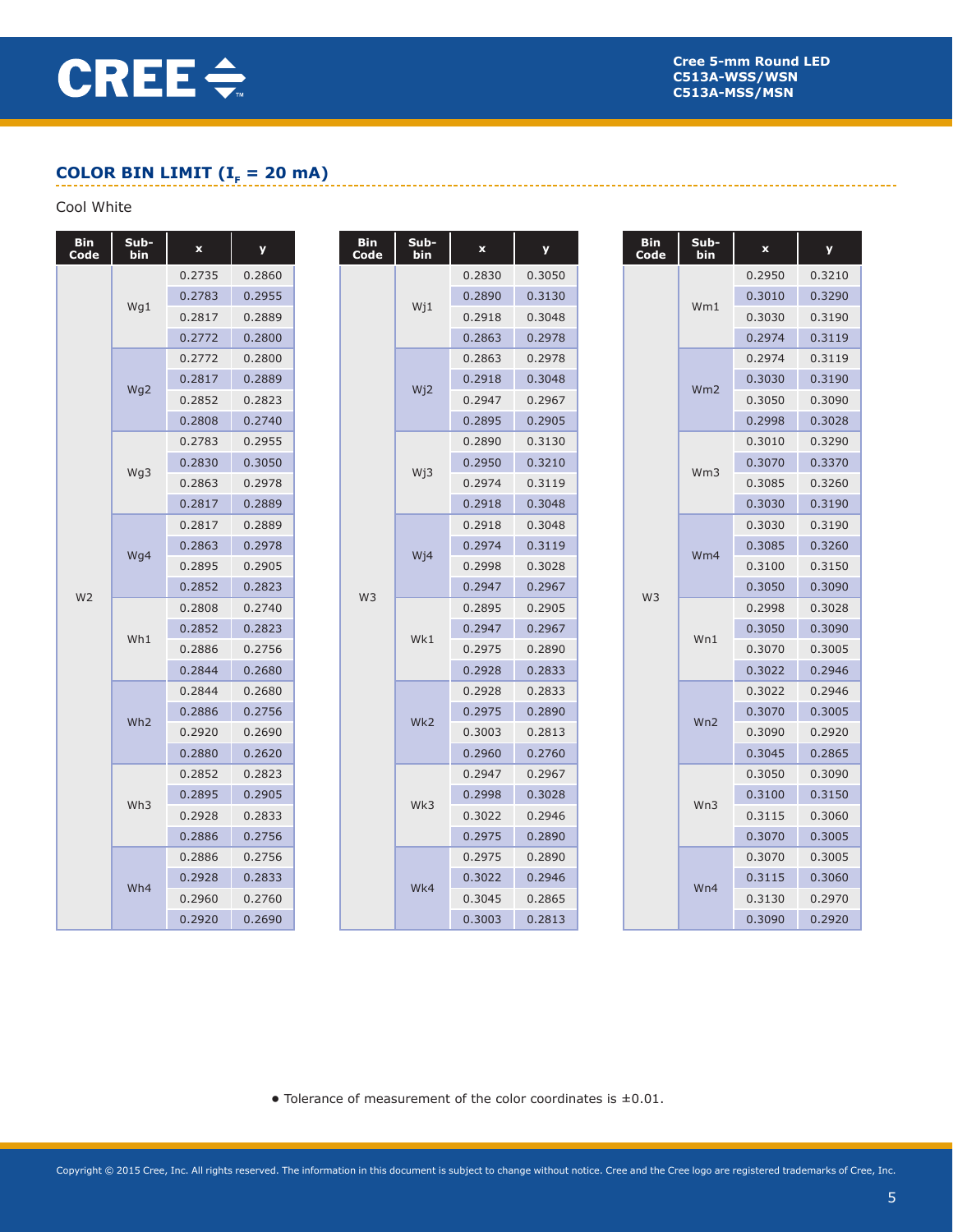----------------------

# **COLOR BIN LIMIT (** $I<sub>F</sub> = 20$  **mA)**

#### Cool White **Cool** White **Cool** White **Cool** White **Cool** White **Cool** White **Cool** White **Cool** 2014 Cool White

| Bin<br>Code | Sub-<br>bin | $\pmb{\mathsf{x}}$ | y      |  | Bin<br>Code | Sub-<br>bin     | $\pmb{\mathsf{x}}$ | y      |  | <b>Bin</b><br>Code | Sub-<br>bin     | $\pmb{\mathsf{x}}$ | y      |
|-------------|-------------|--------------------|--------|--|-------------|-----------------|--------------------|--------|--|--------------------|-----------------|--------------------|--------|
|             |             | 0.3070             | 0.3370 |  |             |                 | 0.3190             | 0.3490 |  |                    |                 | 0.3300             | 0.3600 |
|             | Wp1         | 0.3130             | 0.3430 |  |             | Wr1             | 0.3245             | 0.3545 |  |                    | Wt1             | 0.3378             | 0.3663 |
|             |             | 0.3140             | 0.3320 |  |             |                 | 0.3248             | 0.3438 |  |                    |                 | 0.3375             | 0.3563 |
|             |             | 0.3085             | 0.3260 |  |             |                 | 0.3195             | 0.3380 |  |                    |                 | 0.3300             | 0.3495 |
|             |             | 0.3085             | 0.3260 |  |             |                 | 0.3195             | 0.3380 |  |                    |                 | 0.3300             | 0.3495 |
|             | Wp2         | 0.3140             | 0.3320 |  |             | Wr <sub>2</sub> | 0.3248             | 0.3438 |  |                    | Wt2             | 0.3375             | 0.3563 |
|             |             | 0.3150             | 0.3210 |  |             |                 | 0.3250             | 0.3330 |  |                    |                 | 0.3372             | 0.3463 |
|             |             | 0.3100             | 0.3150 |  |             |                 | 0.3200             | 0.3270 |  |                    |                 | 0.3300             | 0.3390 |
|             |             | 0.3130             | 0.3430 |  |             |                 | 0.3245             | 0.3545 |  |                    |                 | 0.3378             | 0.3663 |
|             | Wp3         | 0.3190             | 0.3490 |  |             | Wr3             | 0.3300             | 0.3600 |  |                    | Wt3             | 0.3455             | 0.3725 |
|             |             | 0.3195             | 0.3380 |  |             |                 | 0.3300             | 0.3495 |  |                    |                 | 0.3449             | 0.3630 |
|             |             | 0.3140             | 0.3320 |  |             |                 | 0.3248             | 0.3438 |  |                    |                 | 0.3375             | 0.3563 |
|             |             | 0.3140             | 0.3320 |  |             |                 | 0.3248             | 0.3438 |  |                    |                 | 0.3375             | 0.3563 |
|             | Wp4         | 0.3195             | 0.3380 |  |             | Wr4             | 0.3300             | 0.3495 |  |                    | Wt4             | 0.3449             | 0.3630 |
|             |             | 0.3200             | 0.3270 |  | W4          |                 | 0.3300             | 0.3390 |  | W <sub>5</sub>     |                 | 0.3443             | 0.3535 |
| W4          |             | 0.3150             | 0.3210 |  |             |                 | 0.3250             | 0.3330 |  |                    |                 | 0.3372             | 0.3463 |
|             |             | 0.3100             | 0.3150 |  |             | Ws1             | 0.3200             | 0.3270 |  |                    | Wu1             | 0.3300             | 0.3390 |
|             | Wq1         | 0.3150             | 0.3210 |  |             |                 | 0.3250             | 0.3330 |  |                    |                 | 0.3372             | 0.3463 |
|             |             | 0.3163             | 0.3118 |  |             |                 | 0.3255             | 0.3230 |  |                    |                 | 0.3368             | 0.3363 |
|             |             | 0.3115             | 0.3060 |  |             |                 | 0.3208             | 0.3173 |  |                    |                 | 0.3300             | 0.3285 |
|             |             | 0.3115             | 0.3060 |  |             |                 | 0.3208             | 0.3173 |  |                    |                 | 0.3300             | 0.3285 |
|             | Wq2         | 0.3163             | 0.3118 |  |             | Ws2             | 0.3255             | 0.3230 |  |                    | Wu <sub>2</sub> | 0.3368             | 0.3363 |
|             |             | 0.3175             | 0.3025 |  |             |                 | 0.3260             | 0.3130 |  |                    |                 | 0.3365             | 0.3263 |
|             |             | 0.3130             | 0.2970 |  |             |                 | 0.3215             | 0.3075 |  |                    |                 | 0.3300             | 0.3180 |
|             |             | 0.3150             | 0.3210 |  |             |                 | 0.3250             | 0.3330 |  |                    |                 | 0.3372             | 0.3463 |
|             | Wq3         | 0.3200             | 0.3270 |  |             | Ws3             | 0.3300             | 0.3390 |  |                    | Wu3             | 0.3443             | 0.3535 |
|             |             | 0.3208             | 0.3173 |  |             |                 | 0.3300             | 0.3285 |  |                    |                 | 0.3437             | 0.3440 |
|             |             | 0.3163             | 0.3118 |  |             |                 | 0.3255             | 0.3230 |  |                    |                 | 0.3368             | 0.3363 |
|             |             | 0.3163             | 0.3118 |  |             |                 | 0.3255             | 0.3230 |  |                    |                 | 0.3368             | 0.3363 |
|             |             | 0.3208             | 0.3173 |  |             | Ws4             | 0.3300             | 0.3285 |  |                    | Wu4             | 0.3437             | 0.3440 |
|             | Wq4         | 0.3215             | 0.3075 |  |             |                 | 0.3300             | 0.3180 |  |                    |                 | 0.3430             | 0.3345 |
|             |             | 0.3175             | 0.3025 |  |             |                 | 0.3260             | 0.3130 |  |                    |                 | 0.3365             | 0.3263 |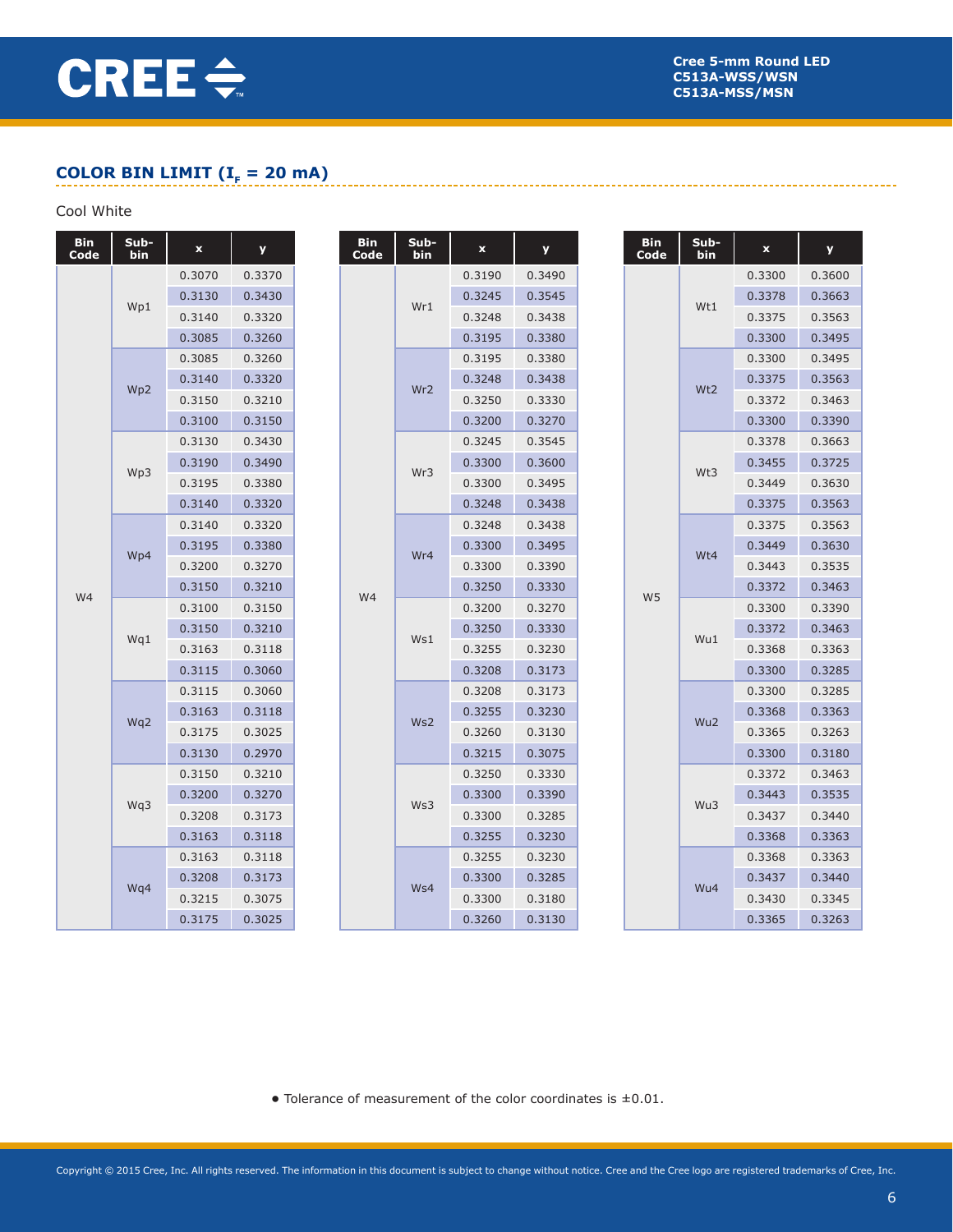

--------------------------------

## **COLOR BIN LIMIT (** $I<sub>F</sub> = 20$  **mA)**

#### Cool White

| <b>Bin</b><br>Code | Sub-<br>bin     | $\mathbf x$ | y      |
|--------------------|-----------------|-------------|--------|
|                    |                 | 0.3455      | 0.3725 |
|                    | Wv1             | 0.3533      | 0.3788 |
|                    | 0.3523          |             | 0.3698 |
|                    |                 | 0.3449      | 0.3630 |
|                    |                 | 0.3449      | 0.3630 |
|                    | Wv2             | 0.3523      | 0.3698 |
|                    |                 | 0.3514      | 0.3608 |
|                    |                 | 0.3443      | 0.3535 |
|                    |                 | 0.3533      | 0.3788 |
|                    | Wv3             | 0.3610      | 0.3850 |
|                    |                 | 0.3598      | 0.3765 |
|                    |                 | 0.3523      | 0.3698 |
|                    |                 | 0.3523      | 0.3698 |
|                    | Wy4             | 0.3765      |        |
|                    |                 | 0.3585      | 0.3680 |
| W <sub>5</sub>     |                 | 0.3514      | 0.3608 |
|                    |                 | 0.3443      | 0.3535 |
|                    | Ww1             | 0.3514      | 0.3608 |
|                    |                 | 0.3505      | 0.3518 |
|                    |                 | 0.3437      | 0.3440 |
|                    |                 | 0.3437      | 0.3440 |
|                    | Ww <sub>2</sub> | 0.3505      | 0.3518 |
|                    |                 | 0.3495      | 0.3428 |
|                    |                 | 0.3430      | 0.3345 |
|                    |                 | 0.3514      | 0.3608 |
|                    | Ww3             | 0.3585      | 0.3680 |
|                    |                 | 0.3573      | 0.3595 |
|                    |                 | 0.3505      | 0.3518 |
|                    |                 | 0.3505      | 0.3518 |
|                    | Ww4             | 0.3573      | 0.3595 |
|                    |                 | 0.3560      | 0.3510 |
|                    |                 | 0.3495      | 0.3428 |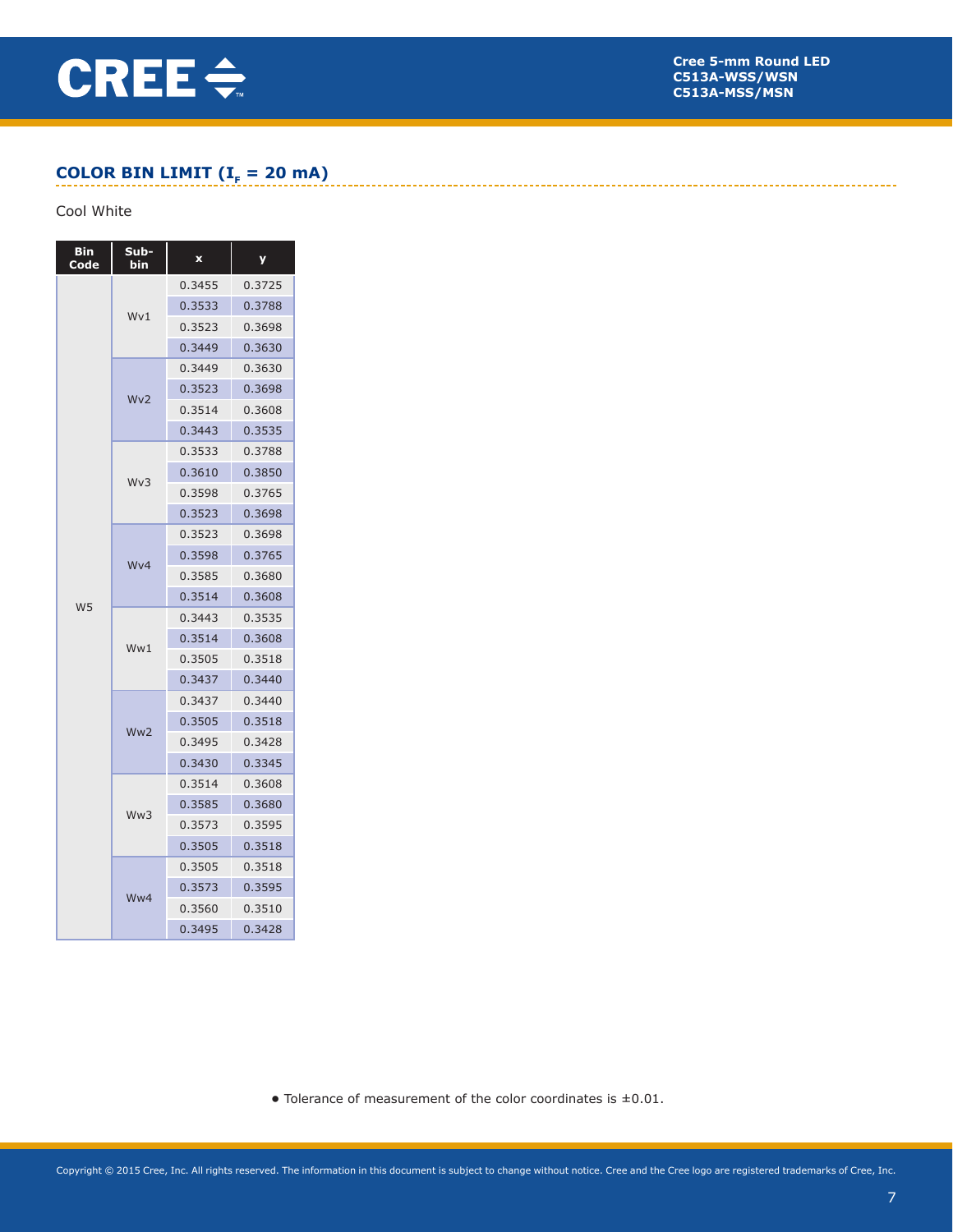# **COLOR BIN LIMIT (** $I<sub>F</sub> = 20$  **mA)**

# Warm White

| <b>Bin</b><br>Code | Sub-<br>bin     | $\mathbf x$ | y      |  | <b>Bin</b><br>Code | Sub-<br>bin     | $\pmb{\mathsf{x}}$ | y      |  | <b>Bin</b><br>Code | Sub-<br>bin     | $\pmb{\mathsf{x}}$ | y      |
|--------------------|-----------------|-------------|--------|--|--------------------|-----------------|--------------------|--------|--|--------------------|-----------------|--------------------|--------|
|                    |                 | 0.3610      | 0.3900 |  |                    |                 | 0.3820             | 0.4075 |  |                    |                 | 0.4030             | 0.4250 |
|                    | Ma1             | 0.3715      | 0.3987 |  |                    | Mc1             | 0.3925             | 0.4163 |  |                    | Me1             | 0.4145             | 0.4320 |
|                    |                 | 0.3689      | 0.3853 |  |                    |                 | 0.3882             | 0.4006 |  |                    |                 | 0.4084             | 0.4145 |
|                    |                 | 0.3593      | 0.3776 |  |                    |                 | 0.3786             | 0.3929 |  |                    |                 | 0.3978             | 0.4083 |
|                    |                 | 0.3715      | 0.3987 |  |                    |                 | 0.3925             | 0.4163 |  |                    |                 | 0.4145             | 0.4320 |
|                    | Ma2             | 0.3820      | 0.4075 |  |                    | Mc2             | 0.4030             | 0.4250 |  |                    | Me <sub>2</sub> | 0.4260             | 0.4390 |
|                    |                 | 0.3786      | 0.3929 |  |                    |                 | 0.3978             | 0.4083 |  |                    |                 | 0.4189             | 0.4206 |
|                    |                 | 0.3689      | 0.3853 |  |                    |                 | 0.3882             | 0.4006 |  |                    |                 | 0.4084             | 0.4145 |
|                    |                 | 0.3689      | 0.3853 |  |                    |                 | 0.3882             | 0.4006 |  |                    |                 | 0.4084             | 0.4145 |
|                    | Ma <sub>3</sub> | 0.3786      | 0.3929 |  |                    | Mc3             | 0.3978             | 0.4083 |  |                    | Me3             | 0.4189             | 0.4206 |
|                    |                 | 0.3751      | 0.3783 |  |                    |                 | 0.3926             | 0.3915 |  |                    |                 | 0.4118             | 0.4021 |
|                    |                 | 0.3664      | 0.3717 |  |                    |                 | 0.3839             | 0.3849 |  |                    |                 | 0.4022             | 0.3968 |
|                    |                 | 0.3593      | 0.3776 |  |                    |                 | 0.3786             | 0.3929 |  |                    |                 | 0.3978             | 0.4083 |
|                    | Ma4             | 0.3689      | 0.3853 |  |                    | Mc4             | 0.3882             | 0.4006 |  |                    | Me4             | 0.4084             | 0.4145 |
|                    |                 | 0.3664      | 0.3717 |  | M1                 |                 | 0.3839             | 0.3849 |  | M <sub>2</sub>     |                 | 0.4022             | 0.3968 |
| M1                 |                 | 0.3576      | 0.3651 |  |                    |                 | 0.3751             | 0.3783 |  |                    |                 | 0.3926             | 0.3915 |
|                    |                 | 0.3576      | 0.3651 |  |                    | Md1             | 0.3751             | 0.3783 |  |                    | Mf1             | 0.3926             | 0.3915 |
|                    | Mb1             | 0.3664      | 0.3717 |  |                    |                 | 0.3839             | 0.3849 |  |                    |                 | 0.4022             | 0.3968 |
|                    |                 | 0.3638      | 0.3582 |  |                    |                 | 0.3796             | 0.3693 |  |                    |                 | 0.3961             | 0.3793 |
|                    |                 | 0.3559      | 0.3526 |  |                    |                 | 0.3717             | 0.3637 |  |                    |                 | 0.3874             | 0.3748 |
|                    |                 | 0.3664      | 0.3717 |  |                    |                 | 0.3839             | 0.3849 |  |                    |                 | 0.4022             | 0.3968 |
|                    | Mb2             | 0.3751      | 0.3783 |  |                    | Md <sub>2</sub> | 0.3926             | 0.3915 |  |                    | Mf <sub>2</sub> | 0.4118             | 0.4021 |
|                    |                 | 0.3717      | 0.3637 |  |                    |                 | 0.3874             | 0.3748 |  |                    |                 | 0.4047             | 0.3837 |
|                    |                 | 0.3638      | 0.3582 |  |                    |                 | 0.3796             | 0.3693 |  |                    |                 | 0.3961             | 0.3793 |
|                    |                 | 0.3638      | 0.3582 |  |                    |                 | 0.3796             | 0.3693 |  |                    |                 | 0.3961             | 0.3793 |
|                    | Mb <sub>3</sub> | 0.3717      | 0.3637 |  |                    | Md3             | 0.3874             | 0.3748 |  |                    | Mf3             | 0.4047             | 0.3837 |
|                    |                 | 0.3682      | 0.3491 |  |                    |                 | 0.3822             | 0.3580 |  |                    |                 | 0.3976             | 0.3653 |
|                    |                 | 0.3612      | 0.3446 |  |                    |                 | 0.3752             | 0.3536 |  |                    |                 | 0.3899             | 0.3617 |
|                    |                 | 0.3559      | 0.3526 |  |                    |                 | 0.3717             | 0.3637 |  |                    |                 | 0.3874             | 0.3748 |
|                    |                 | 0.3638      | 0.3582 |  |                    | Md4             | 0.3796             | 0.3693 |  |                    | Mf4             | 0.3961             | 0.3793 |
|                    | Mb <sub>4</sub> | 0.3612      | 0.3446 |  |                    |                 | 0.3752             | 0.3536 |  |                    |                 | 0.3899             | 0.3617 |
|                    |                 | 0.3541      | 0.3401 |  |                    |                 | 0.3682             | 0.3491 |  |                    |                 | 0.3822             | 0.3580 |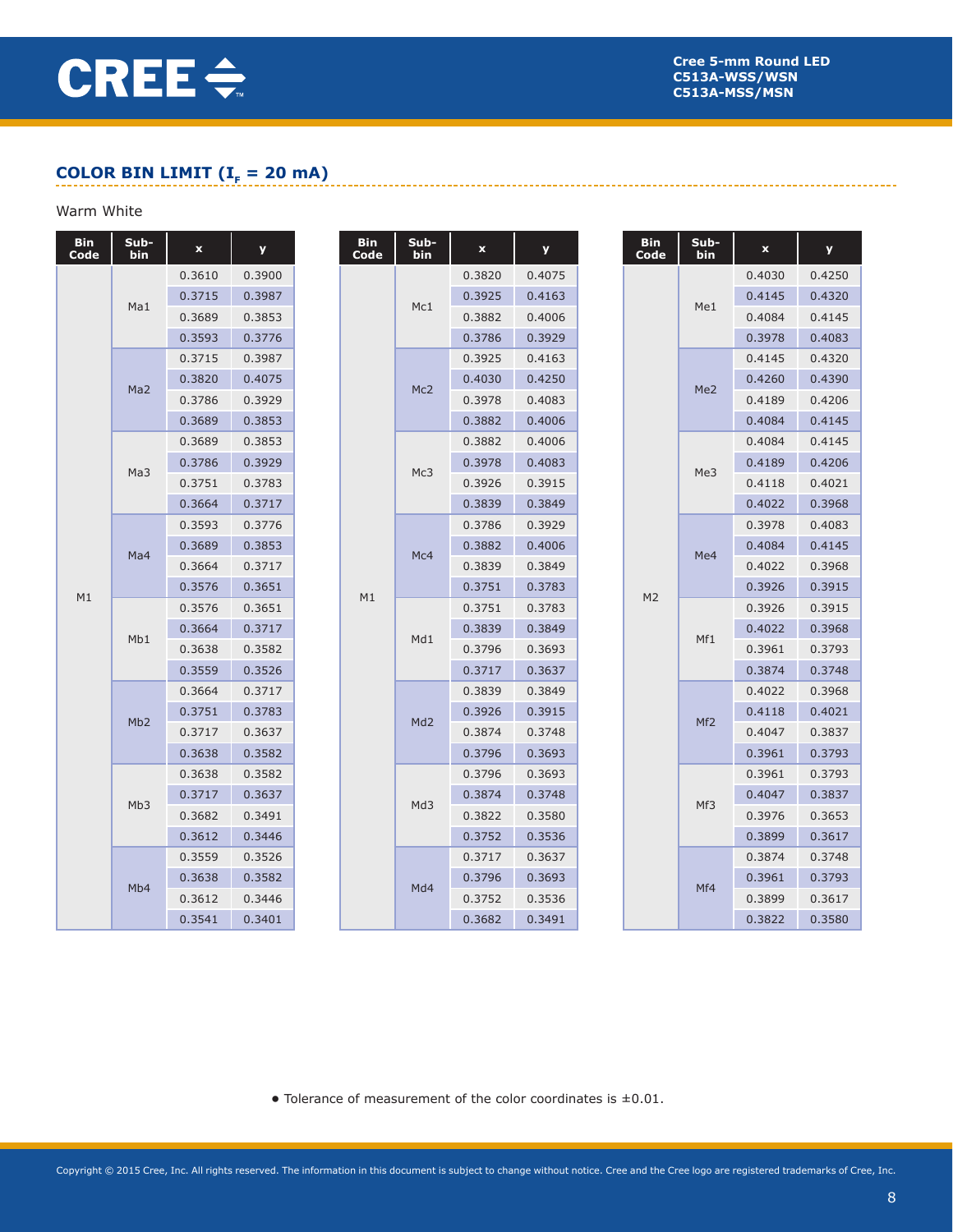---------------------

# **COLOR BIN LIMIT (** $I<sub>F</sub> = 20$  **mA)**

# Warm White

| Bin<br>Code    | Sub-<br>bin | $\pmb{\mathsf{x}}$ | y      |  | <b>Bin</b><br>Code | Sub-<br>bin      | $\pmb{\mathsf{x}}$ | У      |  | <b>Bin</b><br>Code | Sub-<br>bin | $\mathbf x$ | y      |
|----------------|-------------|--------------------|--------|--|--------------------|------------------|--------------------|--------|--|--------------------|-------------|-------------|--------|
|                |             | 0.4260             | 0.4390 |  |                    |                  | 0.4490             | 0.4530 |  |                    |             | 0.4785      | 0.4625 |
|                | Mg1         | 0.4375             | 0.4460 |  |                    | M <sub>j1</sub>  | 0.4638             | 0.4578 |  |                    | Mm1         | 0.4933      | 0.4673 |
|                |             | 0.4295             | 0.4268 |  |                    |                  | 0.4540             | 0.4372 |  |                    |             | 0.4818      | 0.4457 |
|                |             | 0.4189             | 0.4206 |  |                    |                  | 0.4400             | 0.4329 |  |                    |             | 0.4679      | 0.4414 |
|                |             | 0.4375             | 0.4460 |  |                    |                  | 0.4638             | 0.4578 |  |                    |             | 0.4933      | 0.4673 |
|                | Mg2         | 0.4490             | 0.4530 |  |                    | Mj2              | 0.4785             | 0.4625 |  |                    | Mm2         | 0.5080      | 0.4720 |
|                |             | 0.4400             | 0.4329 |  |                    |                  | 0.4679             | 0.4414 |  |                    |             | 0.4957      | 0.4500 |
|                |             | 0.4295             | 0.4268 |  |                    |                  | 0.4540             | 0.4372 |  |                    |             | 0.4818      | 0.4457 |
|                |             | 0.4295             | 0.4268 |  |                    |                  | 0.4540             | 0.4372 |  |                    |             | 0.4818      | 0.4457 |
|                | Mg3         | 0.4400             | 0.4329 |  |                    | M <sub>j</sub> 3 | 0.4679             | 0.4414 |  |                    | Mm3         | 0.4957      | 0.4500 |
|                |             | 0.4310             | 0.4128 |  |                    |                  | 0.4572             | 0.4203 |  |                    |             | 0.4834      | 0.4279 |
|                |             | 0.4214             | 0.4075 |  |                    |                  | 0.4441             | 0.4166 |  |                    |             | 0.4703      | 0.4241 |
|                |             | 0.4189             | 0.4206 |  |                    |                  | 0.4400             | 0.4329 |  |                    | Mm4         | 0.4679      | 0.4414 |
|                | Mg4         | 0.4295             | 0.4268 |  | M <sub>3</sub>     | M <sub>1</sub> 4 | 0.4540             | 0.4372 |  |                    |             | 0.4818      | 0.4457 |
|                |             | 0.4214             | 0.4075 |  |                    |                  | 0.4441             | 0.4166 |  | M <sub>3</sub>     |             | 0.4703      | 0.4241 |
| M <sub>2</sub> |             | 0.4118             | 0.4021 |  |                    |                  | 0.4310             | 0.4128 |  |                    |             | 0.4572      | 0.4203 |
|                |             | 0.4118             | 0.4021 |  |                    | Mk1              | 0.4310             | 0.4128 |  |                    | Mn1         | 0.4572      | 0.4203 |
|                | Mh1         | 0.4214             | 0.4075 |  |                    |                  | 0.4441             | 0.4166 |  |                    |             | 0.4703      | 0.4241 |
|                |             | 0.4134             | 0.3882 |  |                    |                  | 0.4343             | 0.3960 |  |                    |             | 0.4589      | 0.4026 |
|                |             | 0.4047             | 0.3837 |  |                    |                  | 0.4220             | 0.3927 |  |                    |             | 0.4466      | 0.3993 |
|                |             | 0.4214             | 0.4075 |  |                    |                  | 0.4441             | 0.4166 |  |                    |             | 0.4703      | 0.4241 |
|                | Mh2         | 0.4310             | 0.4128 |  |                    | Mk2              | 0.4572             | 0.4203 |  |                    | Mn2         | 0.4834      | 0.4279 |
|                |             | 0.4220             | 0.3927 |  |                    |                  | 0.4466             | 0.3993 |  |                    |             | 0.4711      | 0.4059 |
|                |             | 0.4134             | 0.3882 |  |                    |                  | 0.4343             | 0.3960 |  |                    |             | 0.4589      | 0.4026 |
|                |             | 0.4134             | 0.3882 |  |                    |                  | 0.4343             | 0.3960 |  |                    |             | 0.4589      | 0.4026 |
|                | Mh3         | 0.4220             | 0.3927 |  |                    | Mk3              | 0.4466             | 0.3993 |  |                    | Mn3         | 0.4711      | 0.4059 |
|                |             | 0.4129             | 0.3725 |  |                    |                  | 0.4359             | 0.3782 |  |                    |             | 0.4588      | 0.3838 |
|                |             | 0.4053             | 0.3689 |  |                    |                  | 0.4244             | 0.3754 |  |                    |             | 0.4474      | 0.3810 |
|                |             | 0.4047             | 0.3837 |  |                    |                  | 0.4220             | 0.3927 |  |                    |             | 0.4466      | 0.3993 |
|                | Mh4         | 0.4134             | 0.3882 |  |                    | Mk4              | 0.4343             | 0.3960 |  |                    | Mn4         | 0.4589      | 0.4026 |
|                |             | 0.4053             | 0.3689 |  |                    |                  | 0.4244             | 0.3754 |  |                    |             | 0.4474      | 0.3810 |
|                |             | 0.3976             | 0.3653 |  |                    |                  | 0.4129             | 0.3726 |  |                    |             | 0.4359      | 0.3782 |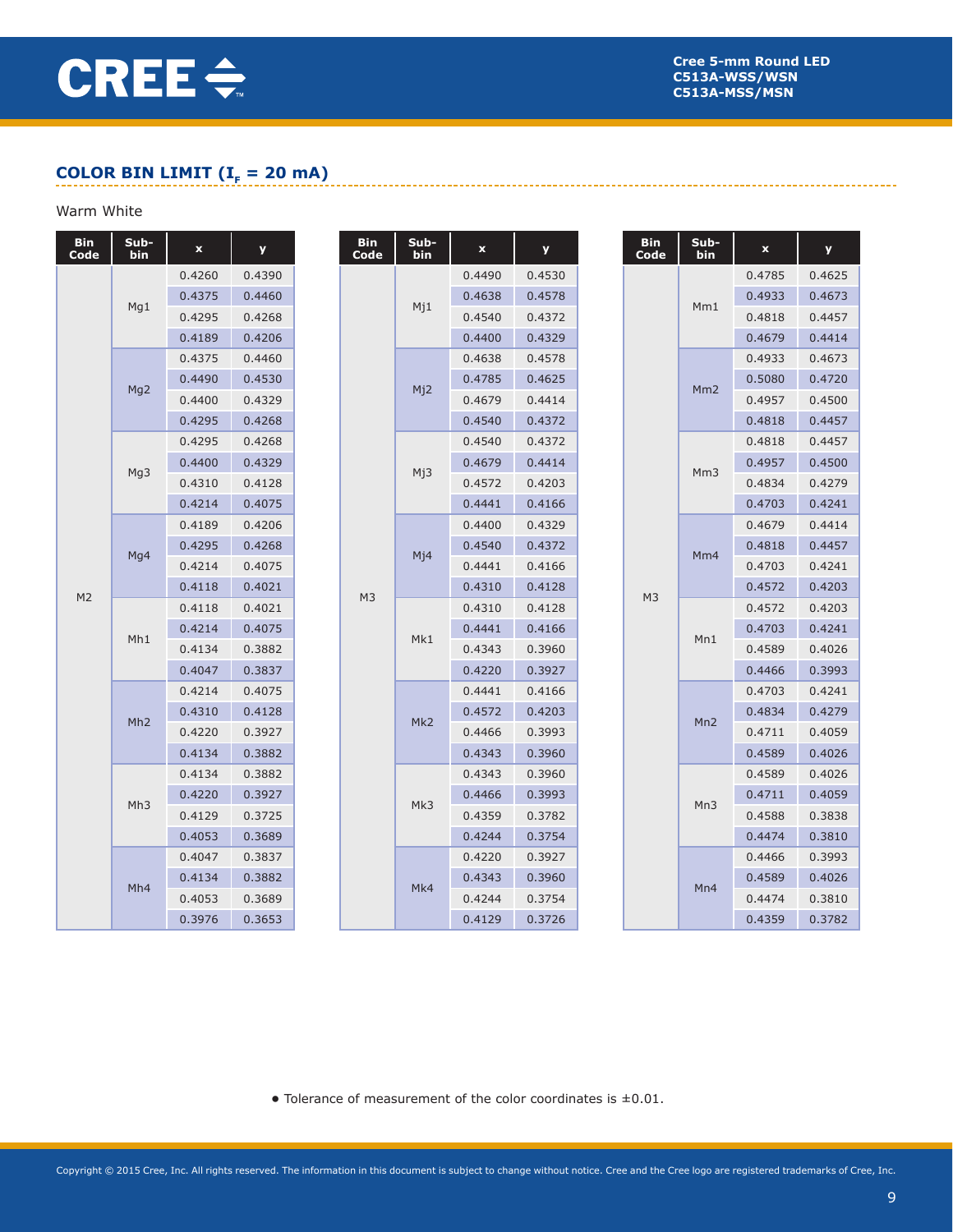

### **CIE CHROMATICITY DIAGRAM**

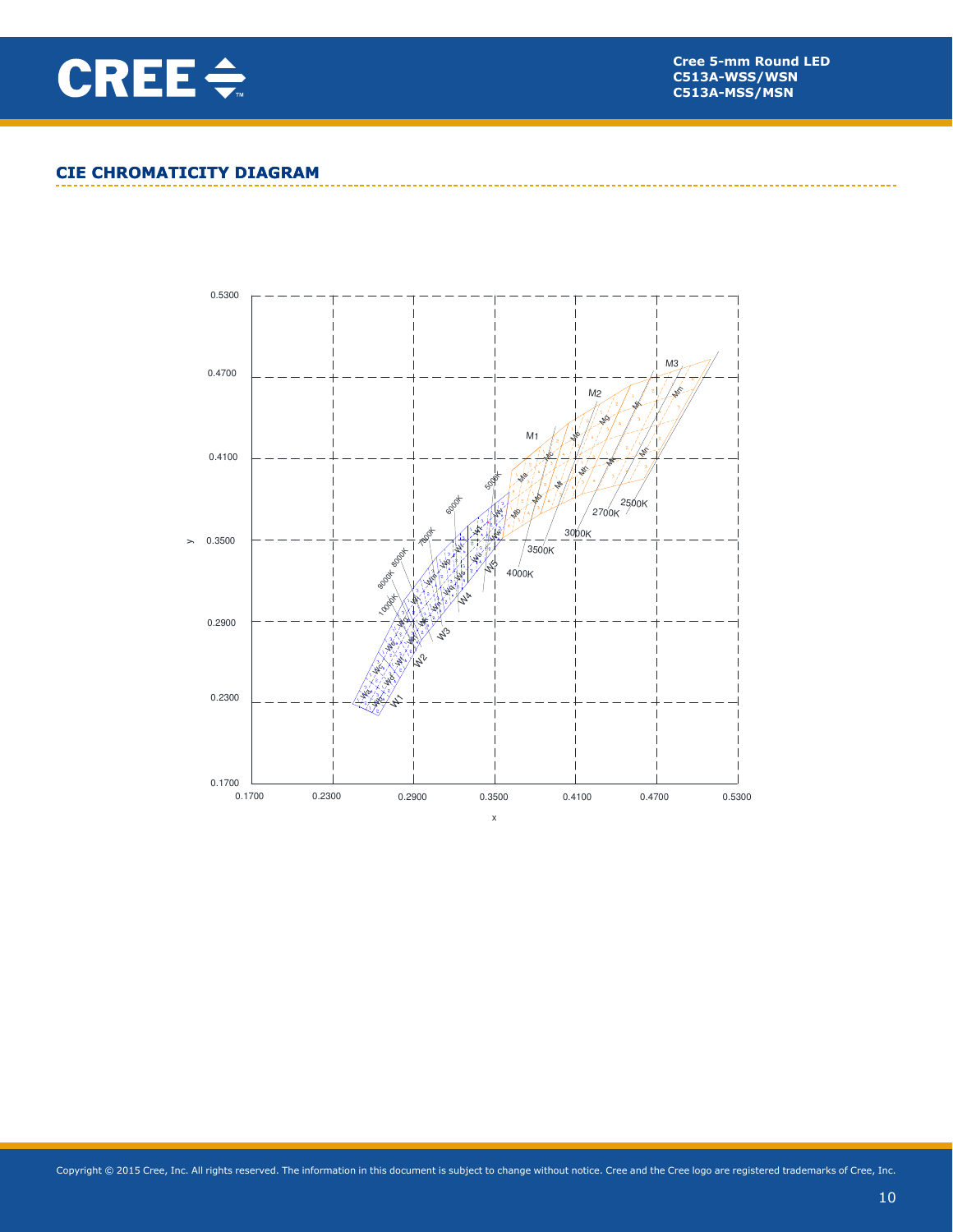### **ORDER CODE TABLE\***

#### Cool White

| <b>Color</b> | <b>Kit Number</b>  | <b>Viewing Angle</b> | <b>Luminous Intensity (mcd)</b> |       |                       |             |                 |
|--------------|--------------------|----------------------|---------------------------------|-------|-----------------------|-------------|-----------------|
|              |                    |                      | Min.                            | Max.  | <b>Color Bin Code</b> | Package     | <b>Standoff</b> |
| Cool White   | C513A-WSS-CW0Z0151 | 55                   | 3000                            | 12000 | W1, W2, W3, W4, W5    | <b>Bulk</b> | Yes             |
| Cool White   | C513A-WSS-CX0Z0231 | 55                   | 4180                            | 12000 | W2, W3                | <b>Bulk</b> | <b>Yes</b>      |
| Cool White   | C513A-WSS-CX0Z0341 | 55                   | 4180                            | 12000 | W3, W4                | <b>Bulk</b> | Yes             |
| Cool White   | C513A-WSS-CY0Z0231 | 55                   | 5860                            | 12000 | W2, W3                | <b>Bulk</b> | <b>Yes</b>      |
| Cool White   | C513A-WSS-CY0Z0341 | 55                   | 5860                            | 12000 | W3, W4                | <b>Bulk</b> | Yes             |
| Cool White   | C513A-WSS-CW0Z0152 | 55                   | 3000                            | 12000 | W1, W2, W3, W4, W5    | Ammo        | <b>Yes</b>      |
| Cool White   | C513A-WSS-CX0Z0232 | 55                   | 4180                            | 12000 | W2, W3                | Ammo        | Yes             |
| Cool White   | C513A-WSS-CX0Z0342 | 55                   | 4180                            | 12000 | W3, W4                | Ammo        | <b>Yes</b>      |
| Cool White   | C513A-WSS-CY0Z0232 | 55                   | 5860                            | 12000 | W2, W3                | Ammo        | Yes             |
| Cool White   | C513A-WSS-CY0Z0342 | 55                   | 5860                            | 12000 | W3, W4                | Ammo        | <b>Yes</b>      |
| Cool White   | C513A-WSN-CW0Z0151 | 55                   | 3000                            | 12000 | W1, W2, W3, W4, W5    | <b>Bulk</b> | <b>No</b>       |
| Cool White   | C513A-WSN-CX0Z0231 | 55                   | 4180                            | 12000 | W2, W3                | <b>Bulk</b> | <b>No</b>       |
| Cool White   | C513A-WSN-CX0Z0341 | 55                   | 4180                            | 12000 | W3, W4                | <b>Bulk</b> | <b>No</b>       |
| Cool White   | C513A-WSN-CY0Z0231 | 55                   | 5860                            | 12000 | W2, W3                | <b>Bulk</b> | <b>No</b>       |
| Cool White   | C513A-WSN-CY0Z0341 | 55                   | 5860                            | 12000 | W3, W4                | <b>Bulk</b> | <b>No</b>       |
| Cool White   | C513A-WSN-CW0Z0152 | 55                   | 3000                            | 12000 | W1, W2, W3, W4, W5    | Ammo        | <b>No</b>       |
| Cool White   | C513A-WSN-CX0Z0232 | 55                   | 4180                            | 12000 | W2, W3                | Ammo        | <b>No</b>       |
| Cool White   | C513A-WSN-CX0Z0342 | 55                   | 4180                            | 12000 | W3, W4                | Ammo        | <b>No</b>       |
| Cool White   | C513A-WSN-CY0Z0232 | 55                   | 5860                            | 12000 | W2, W3                | Ammo        | <b>No</b>       |
| Cool White   | C513A-WSN-CY0Z0342 | 55                   | 5860                            | 12000 | W3, W4                | Ammo        | <b>No</b>       |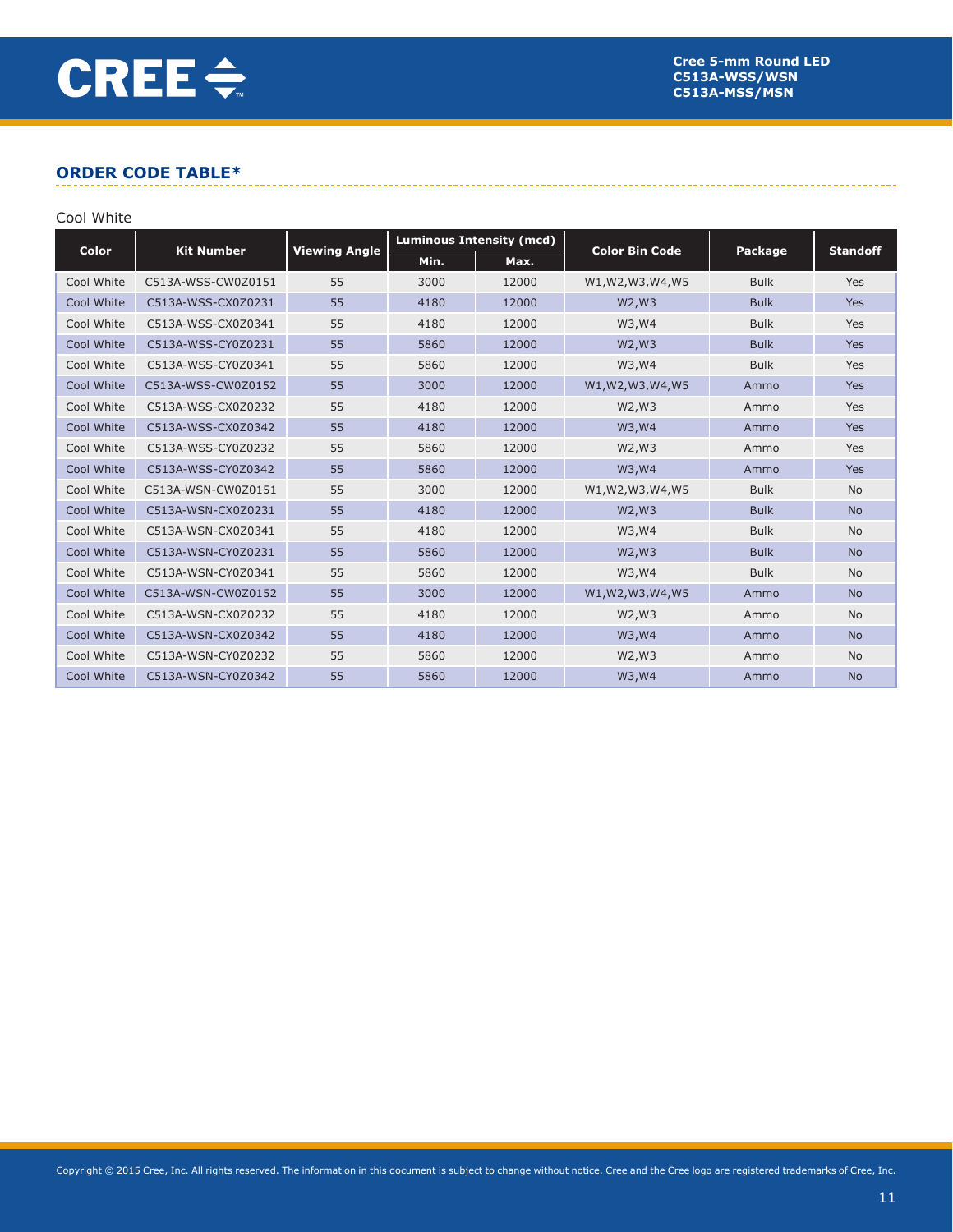### **ORDER CODE TABLE\***

#### Warm White

| Color      | <b>Kit Number</b>  | <b>Viewing</b><br>Angle | <b>Luminous Intensity (mcd)</b> |       | <b>Color Bin Code</b> |             |                 |
|------------|--------------------|-------------------------|---------------------------------|-------|-----------------------|-------------|-----------------|
|            |                    |                         | Min.                            | Max.  |                       | Package     | <b>Standoff</b> |
| Warm White | C513A-MSS-CW0Z0131 | 55                      | 3000                            | 12000 | M1, M2, M3            | <b>Bulk</b> | Yes             |
| Warm White | C513A-MSS-CW0Z0231 | 55                      | 3000                            | 12000 | M2, M3                | <b>Bulk</b> | <b>Yes</b>      |
| Warm White | C513A-MSS-CX0Z0231 | 55                      | 4180                            | 12000 | M2,M3                 | <b>Bulk</b> | Yes             |
| Warm White | C513A-MSS-CW0Z0511 | 55                      | 3000                            | 12000 | W5, M1                | <b>Bulk</b> | Yes             |
| Warm White | C513A-MSS-CX0Z0511 | 55                      | 4180                            | 12000 | W5,M1                 | <b>Bulk</b> | Yes             |
| Warm White | C513A-MSS-CW0Z0132 | 55                      | 3000                            | 12000 | M1, M2, M3            | Ammo        | <b>Yes</b>      |
| Warm White | C513A-MSS-CW0Z0232 | 55                      | 3000                            | 12000 | M2, M3                | Ammo        | Yes             |
| Warm White | C513A-MSS-CX0Z0232 | 55                      | 4180                            | 12000 | M2, M3                | Ammo        | <b>Yes</b>      |
| Warm White | C513A-MSS-CW0Z0512 | 55                      | 3000                            | 12000 | W5,M1                 | Ammo        | Yes             |
| Warm White | C513A-MSS-CX0Z0512 | 55                      | 4180                            | 12000 | W5, M1                | Ammo        | Yes             |
| Warm White | C513A-MSN-CW0Z0131 | 55                      | 3000                            | 12000 | M1, M2, M3            | <b>Bulk</b> | <b>No</b>       |
| Warm White | C513A-MSN-CW0Z0231 | 55                      | 3000                            | 12000 | M2, M3                | <b>Bulk</b> | <b>No</b>       |
| Warm White | C513A-MSN-CX0Z0231 | 55                      | 4180                            | 12000 | M2, M3                | <b>Bulk</b> | <b>No</b>       |
| Warm White | C513A-MSN-CW0Z0511 | 55                      | 3000                            | 12000 | W5, M1                | <b>Bulk</b> | <b>No</b>       |
| Warm White | C513A-MSN-CX0Z0511 | 55                      | 4180                            | 12000 | W5,M1                 | <b>Bulk</b> | <b>No</b>       |
| Warm White | C513A-MSN-CW0Z0132 | 55                      | 3000                            | 12000 | M1, M2, M3            | Ammo        | <b>No</b>       |
| Warm White | C513A-MSN-CW0Z0232 | 55                      | 3000                            | 12000 | M2, M3                | Ammo        | <b>No</b>       |
| Warm White | C513A-MSN-CX0Z0232 | 55                      | 4180                            | 12000 | M2, M3                | Ammo        | <b>No</b>       |
| Warm White | C513A-MSN-CW0Z0512 | 55                      | 3000                            | 12000 | W5,M1                 | Ammo        | <b>No</b>       |
| Warm White | C513A-MSN-CX0Z0512 | 55                      | 4180                            | 12000 | W5,M1                 | Ammo        | <b>No</b>       |

Notes:

- 1. The above kit numbers represent order codes that include multiple intensity-bin and color-bin codes. Only one intensity-bin code and one color-bin code will be shipped on each bulk. Single intensity-bin code and single color-bin codes will not be orderable.
- 2. Please refer to the "Cree LED Lamp Reliability Test Standards" document for reliability test conditions.
- 3. Please refer to the "Cree LED Lamp Soldering & Handling" document for information about how to use this LED product safely.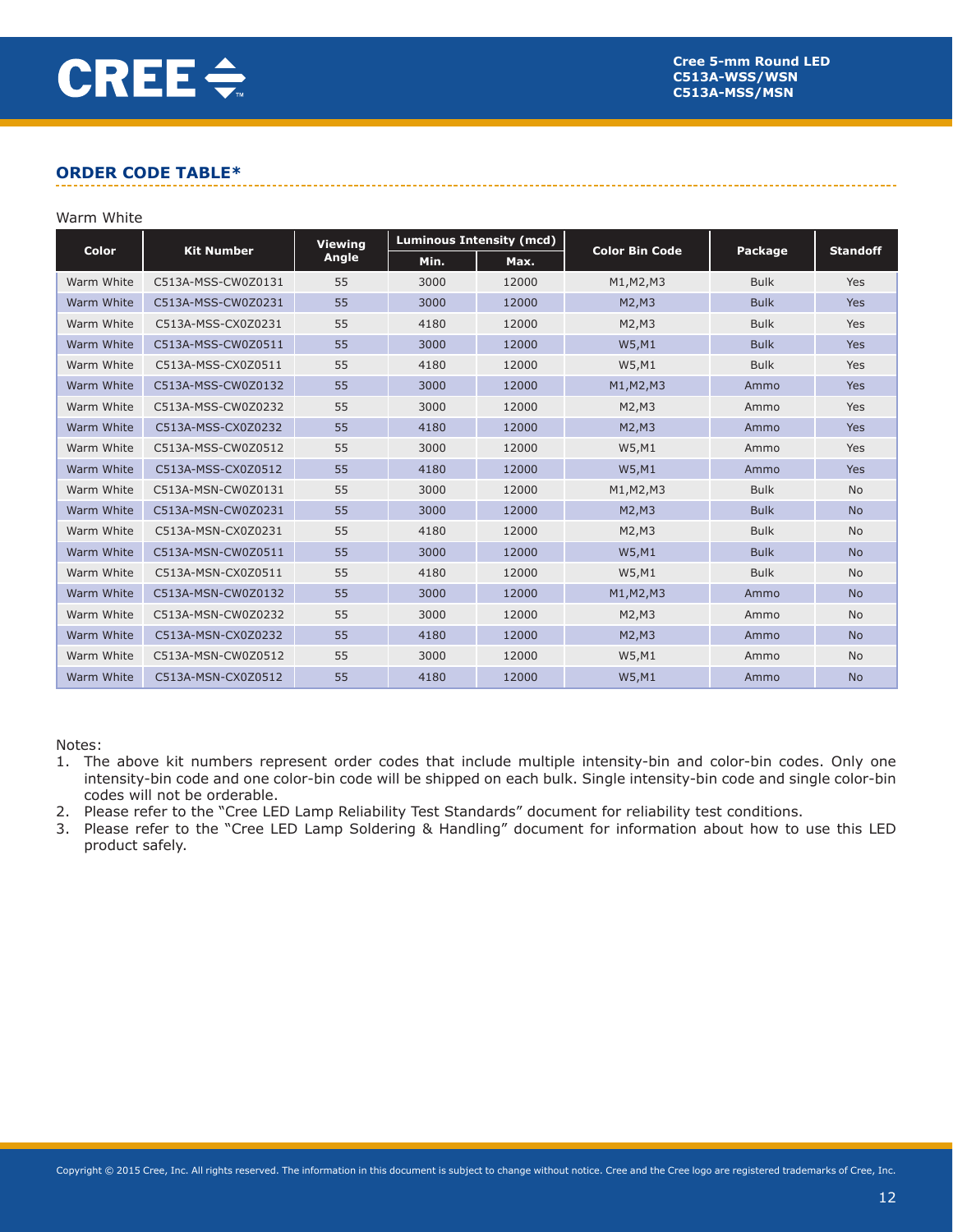

#### **GRAPHS**



FORWARD VOLTAGE. FIG.1 FORWARD CURRENT VS



VS. REVERSE VOLTAGE.



FIG.6 FAR FIELD PATTERN -90" -60" -30" 0" <u>0</u>  $^{0}$  $0.5$  $1.0$ 30° 60° 90 55 : 50% Power Angle<br>(RELATIVE LUMINOUS INTENSITY) FIG.4 RELATIVE LUMINOUS INTENSITY VS. WAVELENGTH. Angle FIG.2 RELATIVE LUMINOUS INTENSITY VS. FORWARD CURRENT  $0.0$  10 20 30 40 50  $1.0$  $4.0$  $20$  $3.0$  $5.0$ 0 10 20 30 40 50  $WL(nm)$ 80% 20%  $40%$ 60%  $0\%$   $\frac{1}{400}$ 100% 400 450 500 550 600 650 700 (RELATIVE LUMINOUS INTENSITY) 750 5000K - 10000K CCT 3700K - 5000K CCT 2600K - 3700K CCT

(RELATIVE LUMINOUS INTENSITY)

The above data are collected from statistical figures that do not necessarily correspond to the actual parameters of each single LED. Hence, these data will be changed without further notice.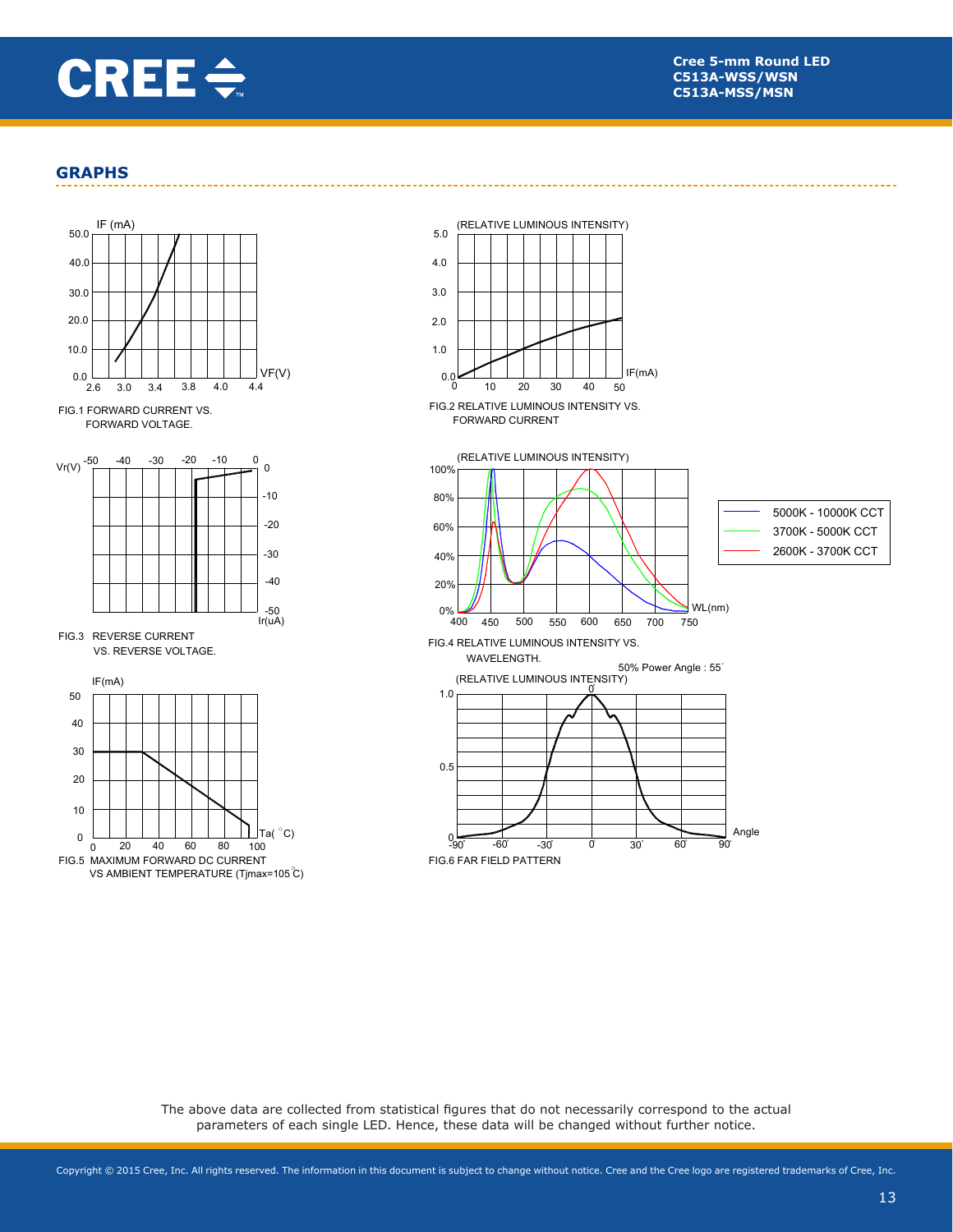**CREE ÷** 

### **MECHANICAL DIMENSIONS**

All dimensions are in mm. Tolerance is  $\pm 0.25$  mm unless otherwise noted.

An epoxy meniscus may extend about 1.5 mm down the leads.

Burr around bottom of epoxy may be 0.5 mm max.

C513A-WSS/MSS: C513A-WSN/MSN:





#### **NOTES**

#### RoHS Compliance

The levels of environmentally sensitive, persistent biologically toxic (PBT), persistent organic pollutants (POP), or otherwise restricted materials in this product are below the maximum concentration values (also referred to as the threshold limits) permitted for such substances, or are used in an exempted application, in accordance with EU Directive 2002/95/ EC on the restriction of the use of certain hazardous substances in electrical and electronic equipment (RoHS), as amended through April 21, 2006.

#### Vision Advisory Claim

Users should be cautioned not to stare at the light of this LED product. The bright light can damage the eye.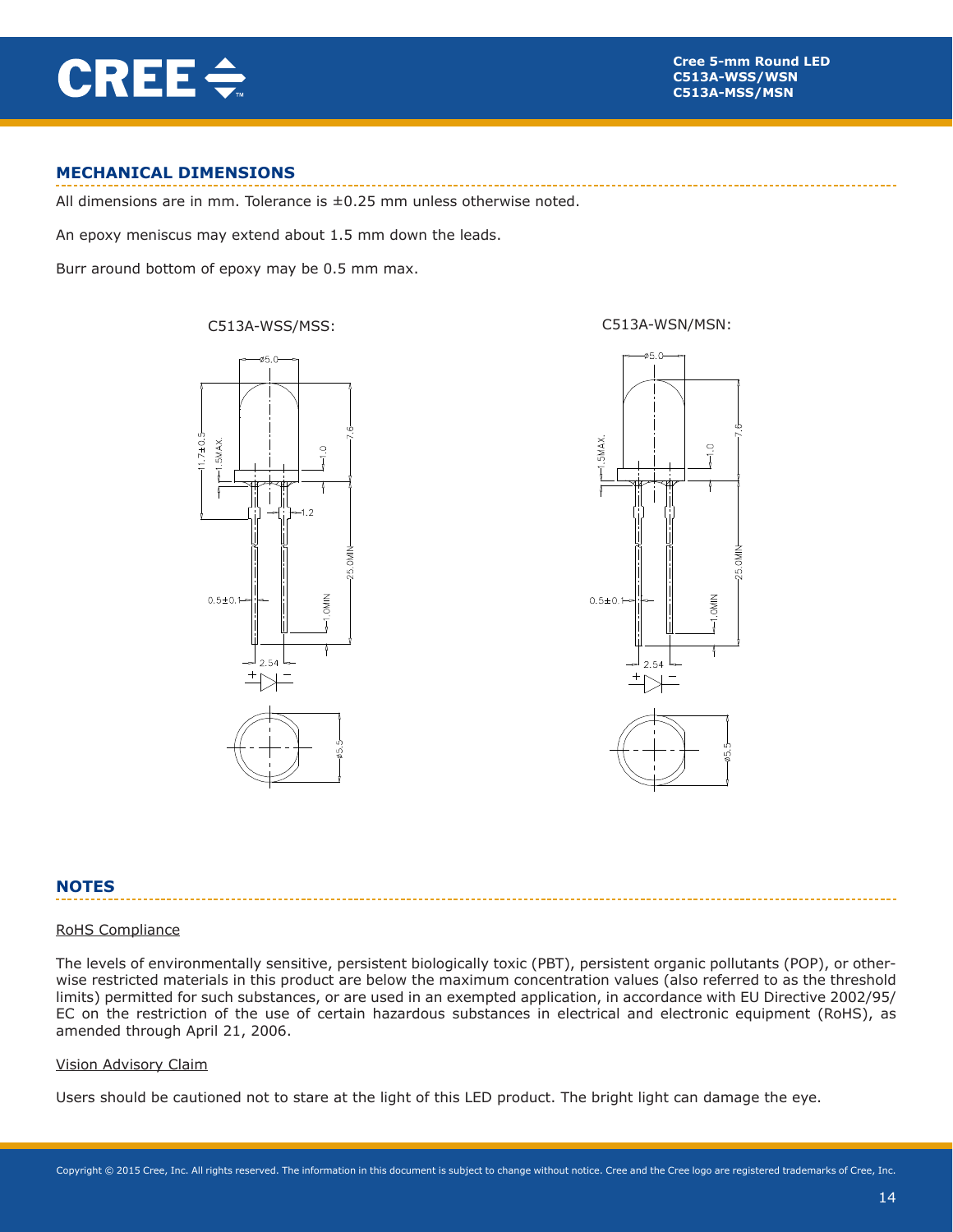

### **KIT NUMBER SYSTEM**

All dimensions in mm.Cree LED lamps are tested and sorted into performance bins. A bin is specified by ranges of color, forward voltage, and brightness. Sorted LEDs are packaged for shipping in various convenient options. Please refer to the "Cree LED Lamp Packaging Standard" document for more information about shipping and packaging options.

Cree LEDs are sold by order codes in combinations of bins called kits. Order codes are configured in the following manner: